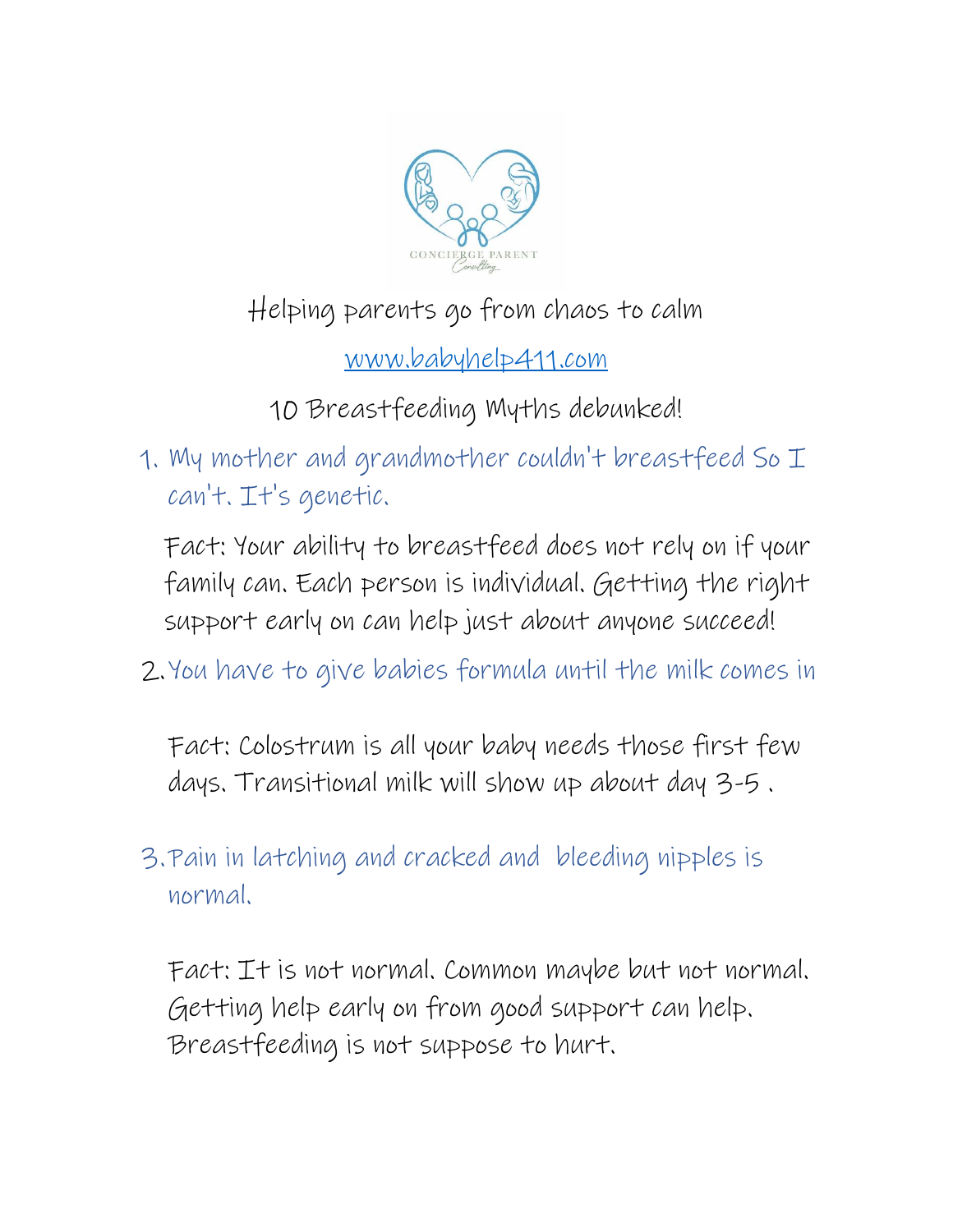4. My mom/ grandma told me I need to scrub my nipples with a toothbrush or a brillo pad to condition them.

Fact: You do not need to toughen up your nipples. Breastfeeding should feel like a pulling sensation when done correctly. It is NOT suppose to hurt.

5. Breastfeeding while pregnant puts you at risk for miscarriage or early labor.

Fact: If you are at risk for pre term labor then watching how your contractions come along and ho often is important. However, Breastfeeding a baby while pregnant is perfectly fine for anyone not high risk for preterm babies.

6. Breastfeeding is not natural/the norm.

Fact: Breastfeeding is a biological norm for all mammals. We are mammals and our babies expect to breastfeed at birth.

## 7. If you have large breasts you will suffocate baby!

Fact: while you do have to be aware of always making sure baby has an open airway, in any situation, breast